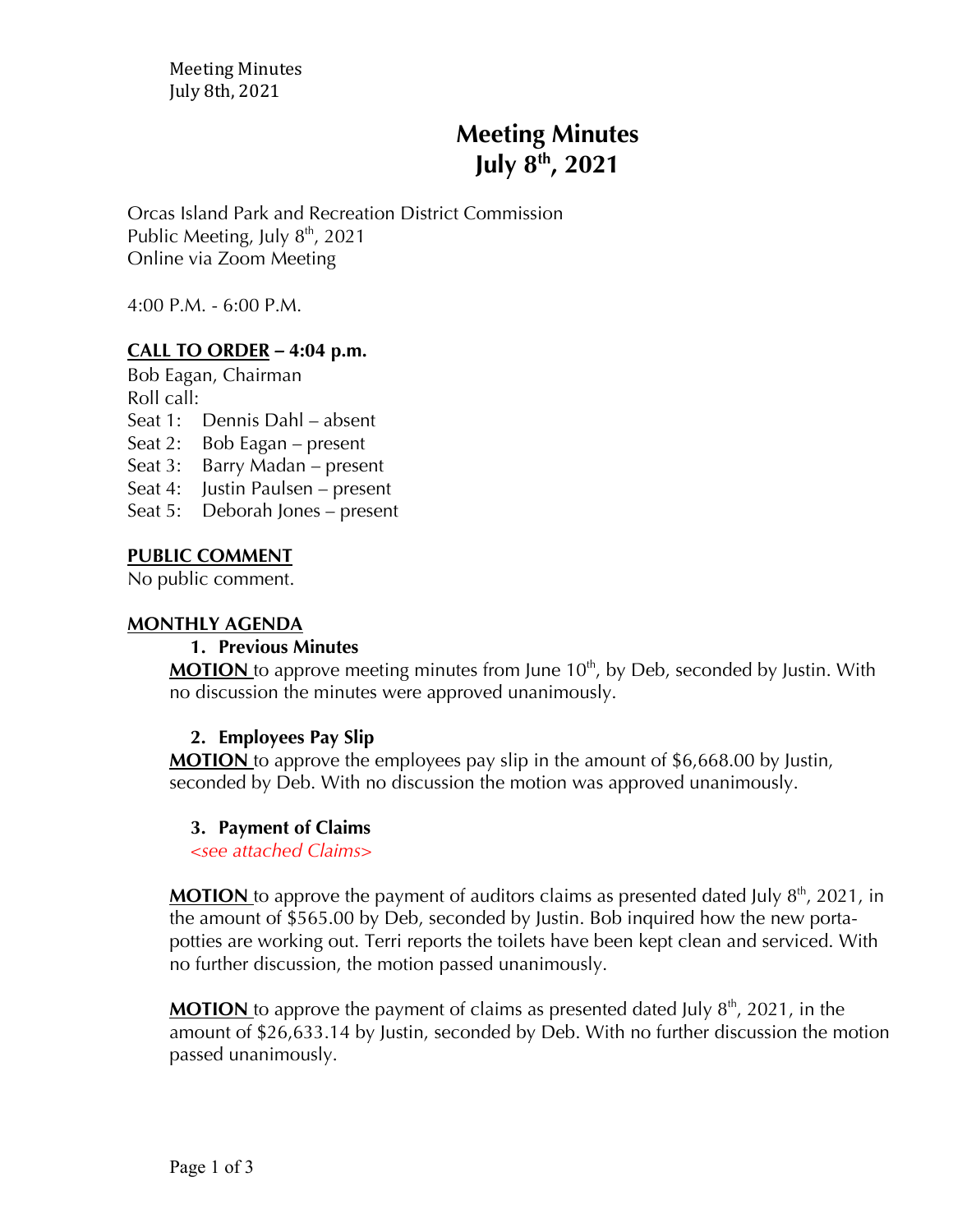## **MONTHLY BUSINESS**

# **1. Financials**

Due to the meeting falling early in the month, Terri states she has not received financial reports at this time.

# **2. Director's Report**

- With activities launching again, we currently have 89 participants enrolled in park and rec activities.
- Terri has hired two park stewards, Leonai Van Putten and August Groeninger, who will split Mondays – Saturdays in the park.
- Pete Moe is getting the garbage cans for Buck Park. Terri has ordered two additional cans for the skate park area.
- Terri will be installing an edge buffer along the pickleball court wall
- The OISD Facility Use Agreement has been signed.
- Dance class offerings will increase with the Orcas Dance Collective youth classes all coming under the umbrella of the park district. They may also look at adding adult classes to the list in the future.
- There will be a State Audit scheduled for Park and Rec this fall.
- The PFFAP grant application window has opened and closes on August  $20<sup>th</sup>$ . The district will consider items that may qualify for funding. Terri is awaiting the budget
- There has been another dog attack by a repeat offender at the dog park. After several incidents and complaints, Terri will issue an exclusion notice to the owner.
- Terri is still working on the land swap with the Landbank for the off-leash area.
- The Program Coordinator position will be reposted now that the unemployment job search requirements have been reimplemented.

# **UNFINISHED BUSINESS**

- **1. COVID-19 Business Operations, Programs and Staffing see Directors Report.**
- **2. Continue Levy Timeline/Ballot/Budget Discussion** see New Business.

# **NEW BUSINESS**

# **1. Resolution 2021-1 Authorizing Placement of Levy on Ballot**

**MOTION to ADOPT** Resolution 2021-1 by Justin, seconded by Deb. Discussion included the history of our original levy and the hit the budget took due to plummeting property values, the projection of the market today, and budget trends past and present. With no further discussion, the motion to adopt resolution passed unanimously.